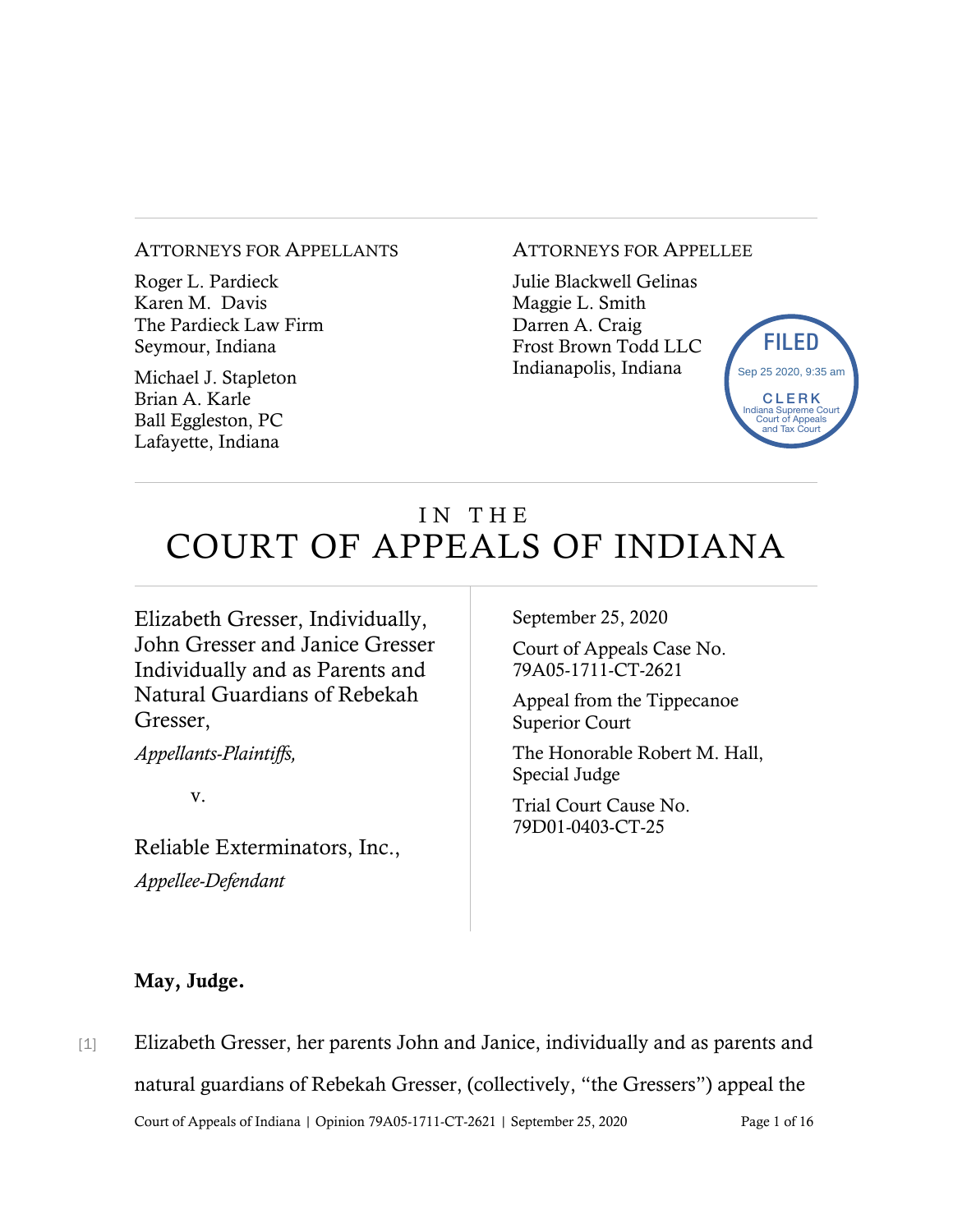trial court's denial of their motion to correct error following a jury verdict in favor of Reliable Exterminators, Inc. ("Reliable"). The Gressers present two issues, which we consolidate and restate as whether the trial court abused its discretion in denying the Gressers' motion to correct error, which asked the court to reconsider its denial of the Gressers' request for a jury instruction delineating statutes related to pesticide application. Finding no abuse of discretion, we affirm.

## Facts and Procedural History

[2] On January 31, 2000, Robert Hanstra, the owner of Reliable Exterminators, Inc. ("Reliable"), inspected a vacant house (hereinafter "the House") at the request of a realty firm. On February 11, 2000, a Reliable termiticide technician, David Neal, treated the House using a Dursban TC solution (hereinafter "Dursban"). While Dursban was approved by the Environmental Protection Agency ("EPA") for residential use at the time, it contains a neurotoxin, chlorpyrifos, and has a distinct odor to warn of chlorpyrifos in the air. Dursban came with extensive instructions for proper usage because it should not be allowed to seep into a house or be blown into living spaces through air ducts. Neal, however, did not follow the instructions on the Dursban label that required applicators to have an assistant watch for leaks during application, seal basement wall cracks before use, turn the furnace off prior to application, examine ductwork and fix leaks, as necessary, and lay down a plastic vapor barrier after spraying in crawl spaces.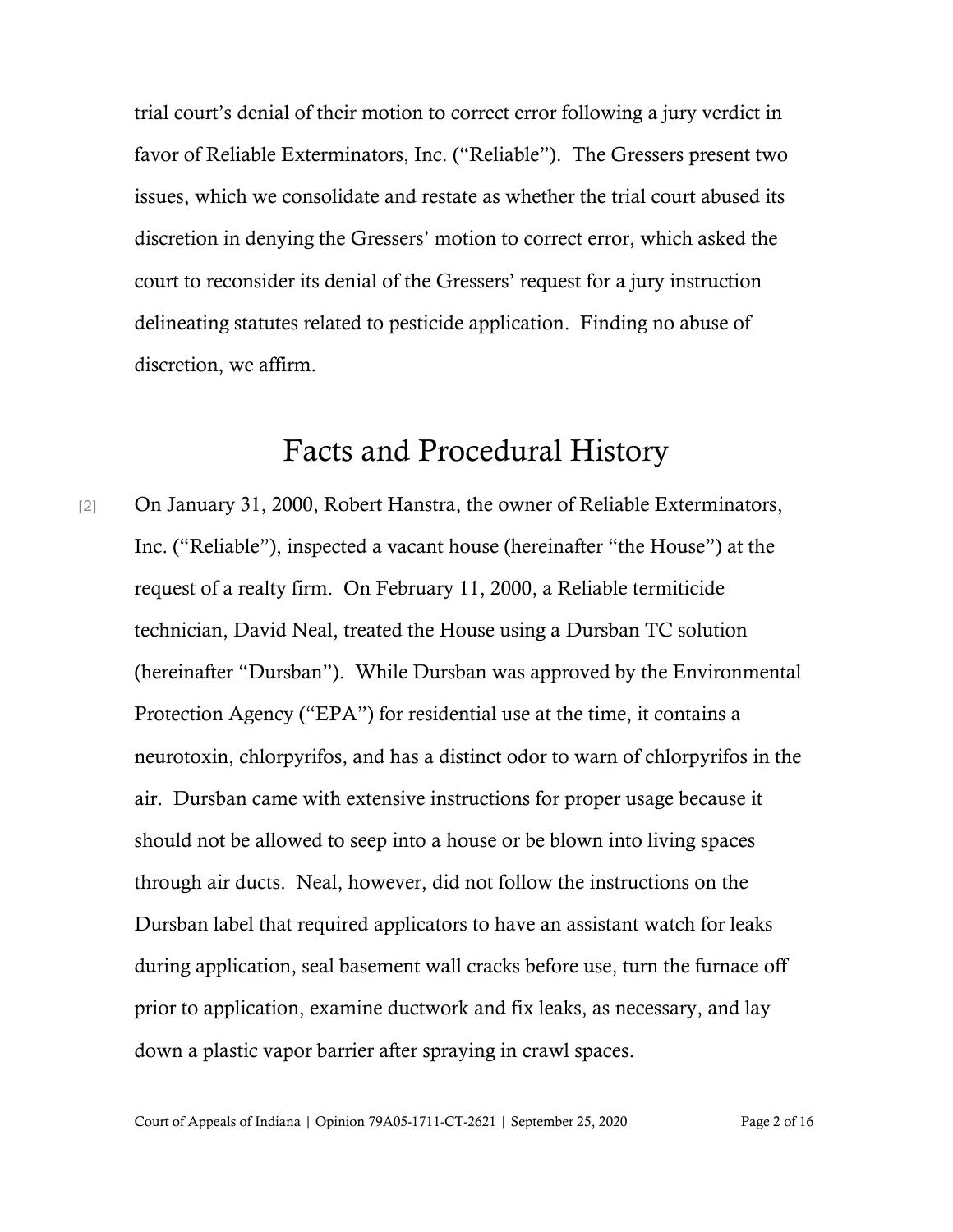- [3] The Gressers bought the House in May 2001. They noticed an odor in the House prior to purchase, but they were assured it was only because the House had been closed up for a period of time. Elizabeth and Rebekah, who both were under five years old at the time, exhibited "unremitting flu-like symptoms, excessive secretions, ear infections, vomiting, diarrhea, fatigue, rashes, and other problems" while the family lived in the house. (Br. of Appellant at 21 (citing Tr. Vol. 9 at 131-36, Vol. 3 at 141, 143, 149, 152-62, 165-68, & Vol. 11 at 199-202).) The odor in the House never subsided, and the Gressers vacated the House in June 2002. The Gressers contacted, amongst others, the EPA and the Indiana State Chemist's Office ("ISC") to determine whether the House contained dangerous substances. Tests revealed varying levels of chlorpyrifos throughout the House.
- [4] In March 2004, the Gressers filed a complaint against Reliable for negligent application of Dursban to the House and alleged the Reliable caused injuries to their daughters. Reliable filed a motion for summary judgment, which the trial court denied. On appeal following the summary judgment ruling, the Court of Appeals held, in relevant part, that the trial court correctly denied Reliable's motion to exclude testimony from the Gressers' expert witness; that the Federal Insecticide Fungicide and Rodenticide Act ("FIFRA"), 7 U.S.C. sec. 136j(a)(2)(G), did not preempt the Gressers' claims against Reliable; that Reliable owed the Gressers a common-law duty to warn them of the Dursban application; and that the Gressers' access to punitive damages was a question of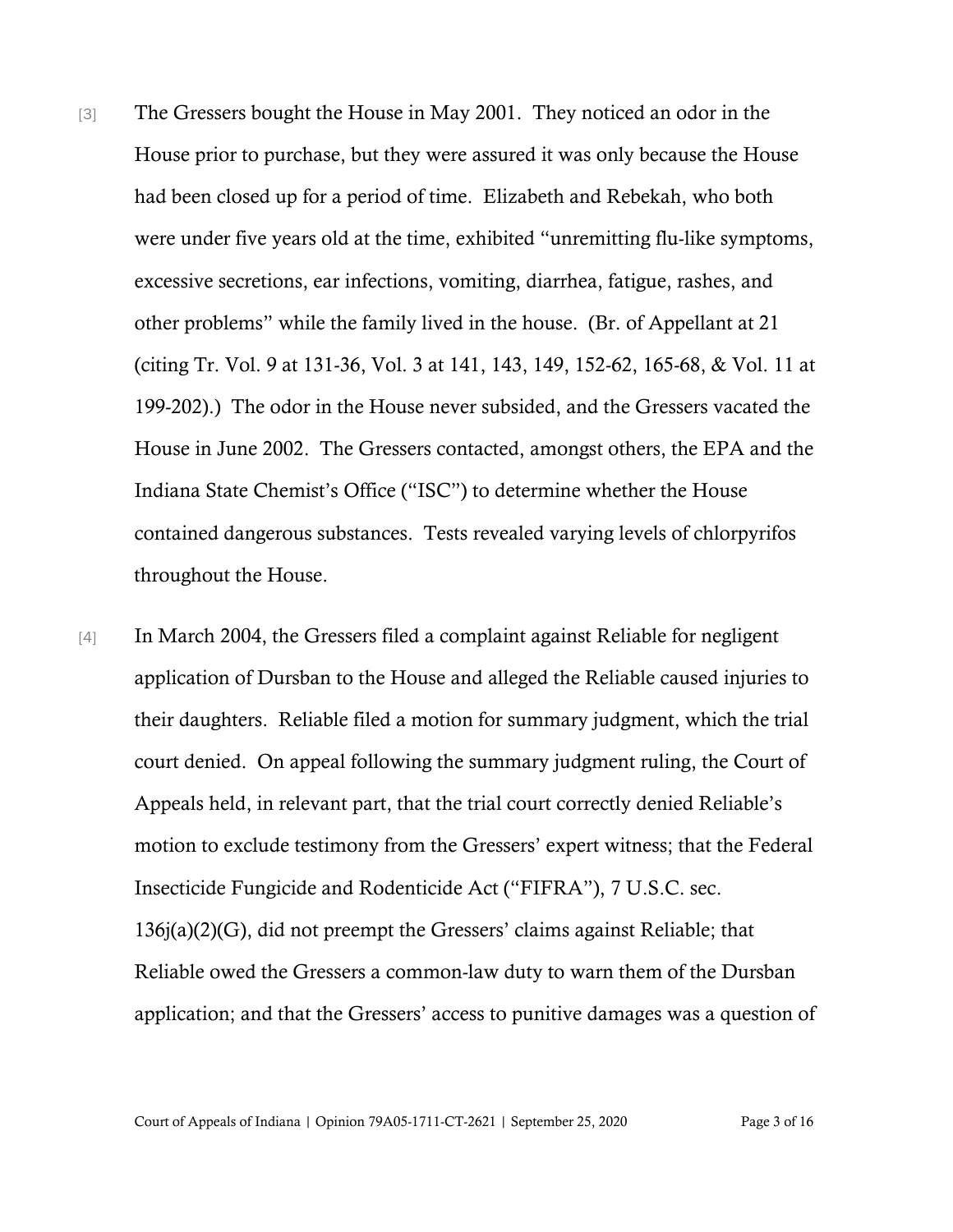fact for trial. *Gresser v. Dow Chemical Co., Inc.*, 989 N.E.2d 339 (Ind. Ct. App. 2013), *reh'g denied*, *trans. denied*.

[5] On April 7, 2015, the Gressers filed an amended complaint that alleged Reliable was negligent both in its application of Dursban and in its failure to warn the Gressers of the "nature of the product." (Appellants' App. Vol. II at 71.) The trial court scheduled a jury trial for May 15, 2017. On April 11, 2017, the Gressers filed proposed final jury instructions that included an instruction to inform the jury of the legal impact of violating FIFRA:

> When the events in this case happened, a federal statute, 7 U.S.C sec. 136j(a)2)(G) [sic] of the Federal Insecticide, Fungicide and Rodenticide Act provided as follows:

Sec. 136j. Unlawful acts.

(a) In general.

(2) It shall be unlawful for any person –

(G) to use any registered pesticide in a manner inconsistent with its labeling.

If you find from the greater weight of the evidence that person or company violated U.S.C. sec. 136j(a)(2)(G) on the occasion in question and that the violation was not excused, then you must decide that person or company was negligent.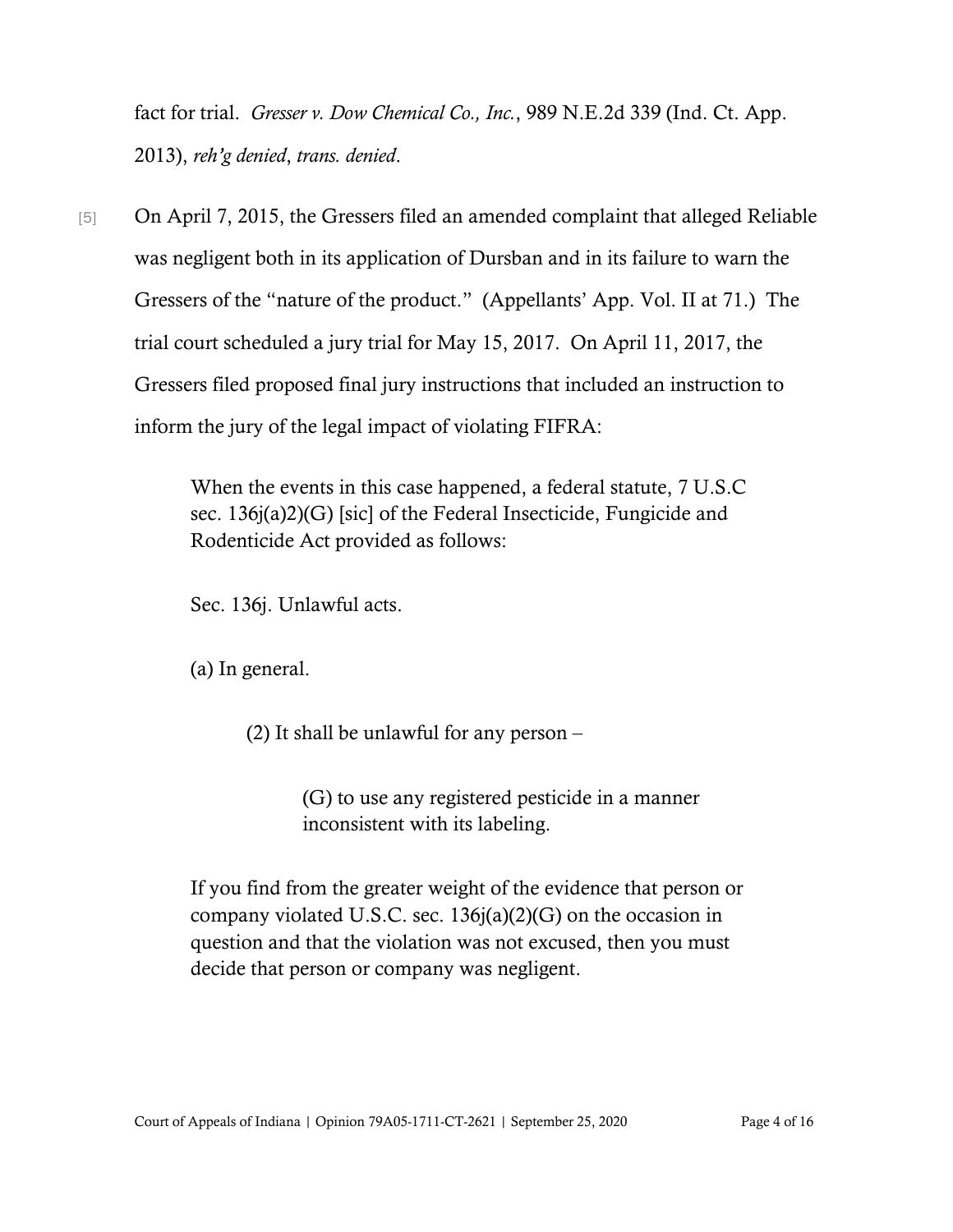Compliance with the statute, however, does not prevent a finding of negligence where a reasonable person or company would take additional precautions.

(*Id*. at 194.) Reliable did not object to that proposed instruction before trial.

[6] The trial court conducted a jury trial from May 15, 2017, to June 15, 2017. Elizabeth and Rebekah, who were nineteen and sixteen, respectively, at the time, testified at trial. On June 14, 2017, as trial ended, the Gressers requested a final jury instruction to explain the legal impact of violating Indiana's pesticide use statute, Indiana Code section 15-3-3.6-14:

> When the events in this case happened, Indiana Code Section 15- 3-3.6-14 provided in part as follows:

It is a violation for a pest control company to do the following:

1) Recommend, use or supervise the use of any registered pesticide in a manner inconsistent with its labeling approved by the United States Environmental Protection Agency or Indiana State registration for that pesticide; or

2) Operate in a careless or negligent manner; or

3) Use a restricted pesticide without having a licensed applicator or a licensed certified operator in direct supervision.

If you decide from the greater weight of the evidence that a company violated Indiana Code Section 15-3-3.6-14, then you must decide that the person and/or company was negligent.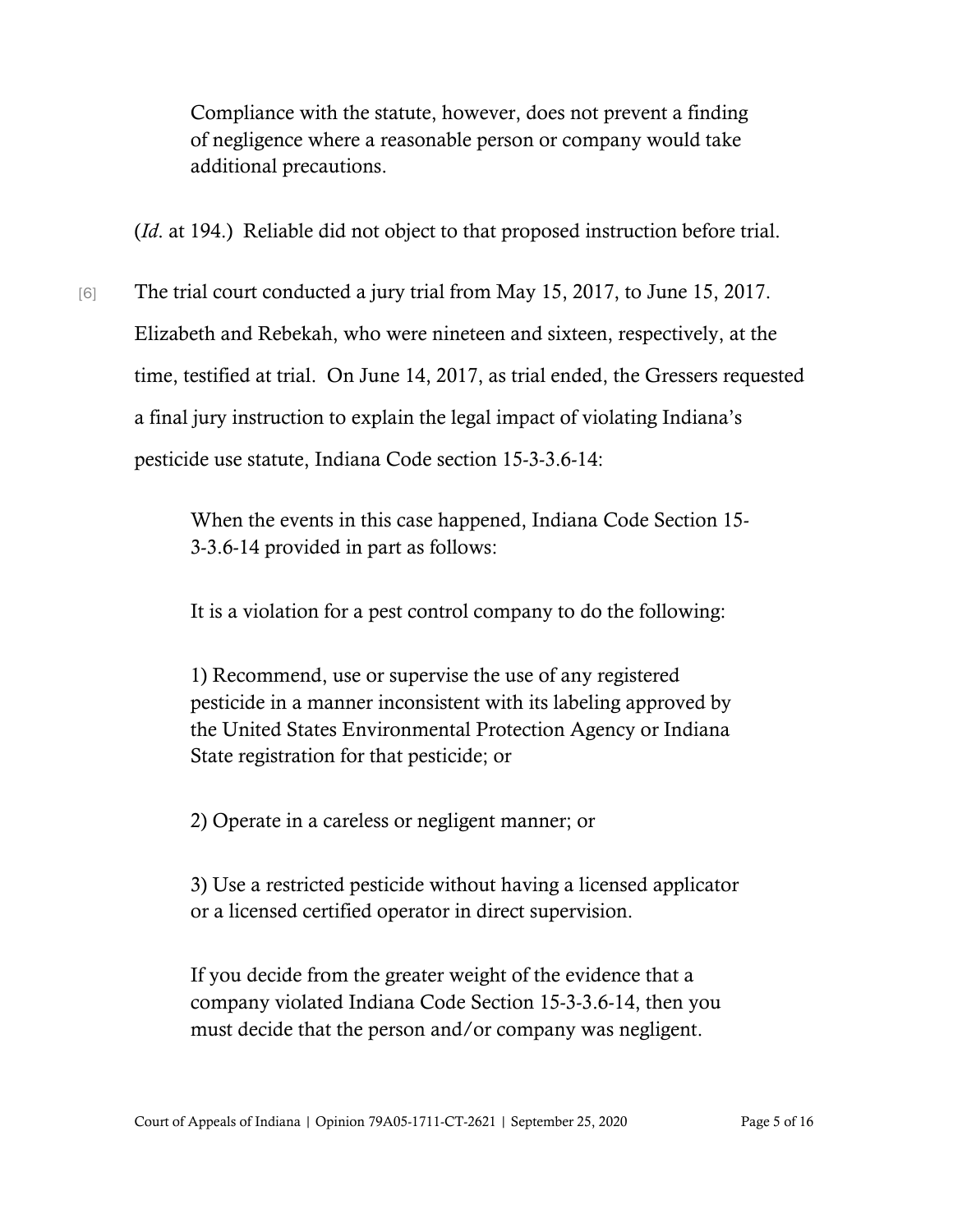Compliance with the statute, however, does not prevent a finding of negligence where a reasonable company would take additional precautions.

(*Id*. at 79.) Reliable objected to the Gressers' proposed instructions. After hearing argument, the trial court determined it would not give jury instructions based on the statutory language, but it would permit the Gressers to argue that Reliable's violation of the statutory requirements demonstrated Reliable had breached its common-law duty to the Gressers. The Gressers so argued in closing arguments. The jury found in favor of Reliable, and the trial court entered judgment thereon.

[7] The Gressers filed a motion to correct error and request for a new trial that asserted the trial court erred by not giving a jury instruction based on either the state or federal statute. The parties appeared for a hearing on the Gressers' motion, after which the court denied the motion in an order that found: "The court has examined the instructions as tendered and considered the totality of the circumstances and evidence presented and finds that the pending Motion should be denied." (*Id*. at 65.)

## Discussion and Decision

[8] Because a number of arguments herein are based on the parties' divergent understandings of "negligence *per se*," we begin our analysis with clarification of that term under Indiana law. Generally speaking, "the unexcused violation of a statute or ordinance constitutes negligence *per se* if the provision (1) 'protects the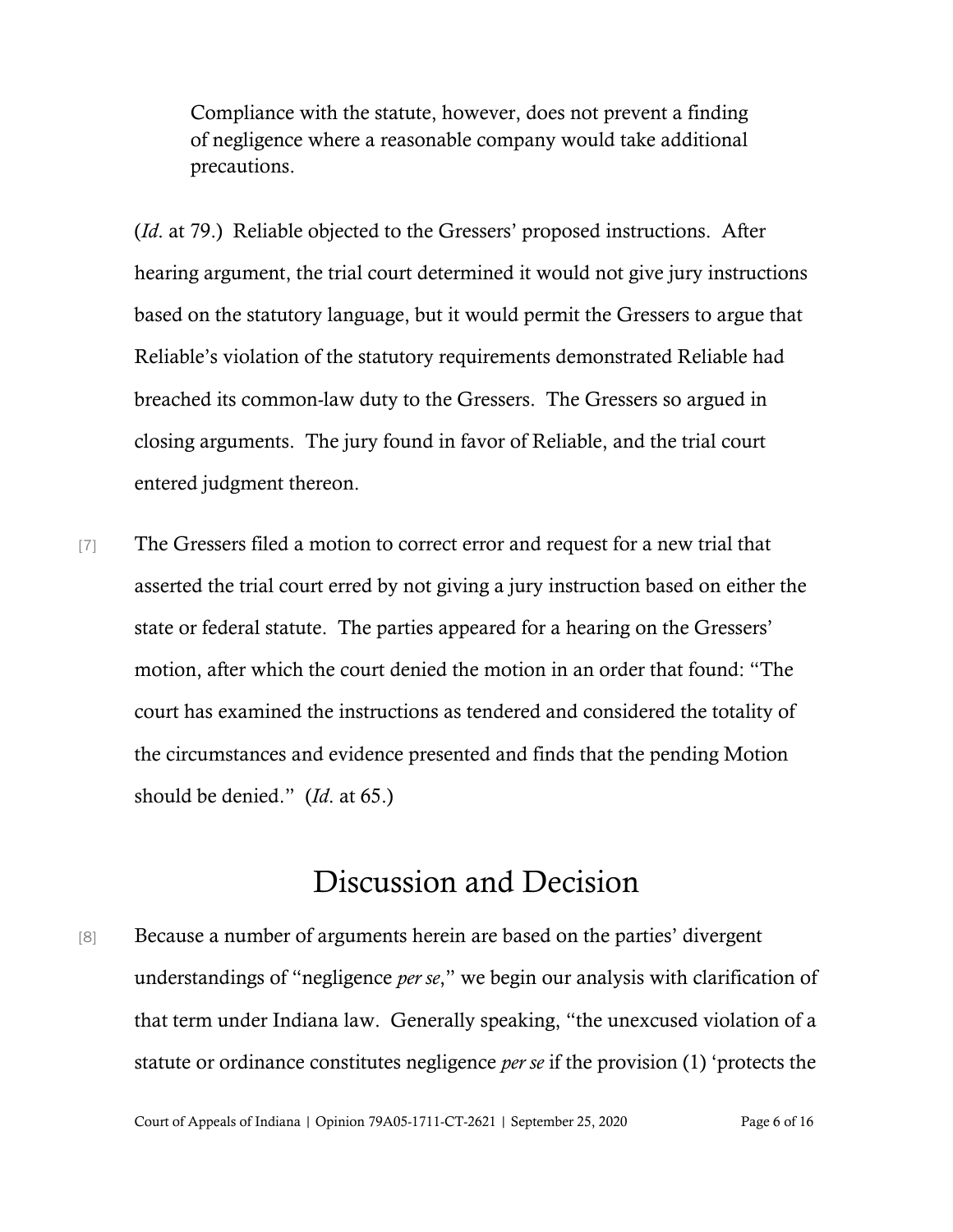class of persons in which the plaintiff is included' and (2) 'protects against the type of harm [that] has occurred as a result of the violation.'" *Stachowski v. Estate of Radman*, 95 N.E.3d 542, 544 (Ind. Ct. App. 2018) (quoting *City of Fort Wayne v. Parrish*, 32 N.E.3d 275, 277 (Ind. Ct. App. 2015), *trans. denied*).

[9] Be that as it may, to succeed in a negligence action, a plaintiff still must demonstrate three elements: (1) the defendant owed a duty to the plaintiff; (2) the defendant breached that duty; and (3) the breach proximately caused the plaintiff's injuries, *id*., and "the doctrine of negligence *per se* doesn't concern the duty element of a negligence action." *Id*. (emphasis added).

> "In a negligence *per se* action, the statute [or ordinance] supplies a defendant's standard of care—the second element in a tort claim. The negligence *per se* defendant already owes a duty to use reasonable care without reliance on the statute [or ordinance]." *F.D. v. Ind. Dep't of Child Servs*., 1 N.E.3d 131, 143 n.12 (Ind. 2013) (Rush, J., dissenting) (citing 1 Dan B. Dobbs et al., The Law of Torts § 148 (2d ed. 2011) (explaining that negligence-*perse* defendant "must be under a duty to use reasonable care; if he is not, violation of the statute cannot prove breach of duty") and Restatement (Third) of Torts: Liability for Physical and Emotional Harm § 38 cmt. d (2012) (explaining that negligence*per-se* defendant is subject to duty of reasonable care "even without reliance on the statute")). In short, a plaintiff cannot rely on the doctrine of negligence *per se* to satisfy the duty element of a negligence claim.

*Id.* at 544-45 (emphases added).

[10] Rather, to satisfy the duty element of a negligence claim, a plaintiff must demonstrate that a defendant had a duty toward the plaintiff that arose either at

Court of Appeals of Indiana | Opinion 79A05-1711-CT-2621 | September 25, 2020 Page 7 of 16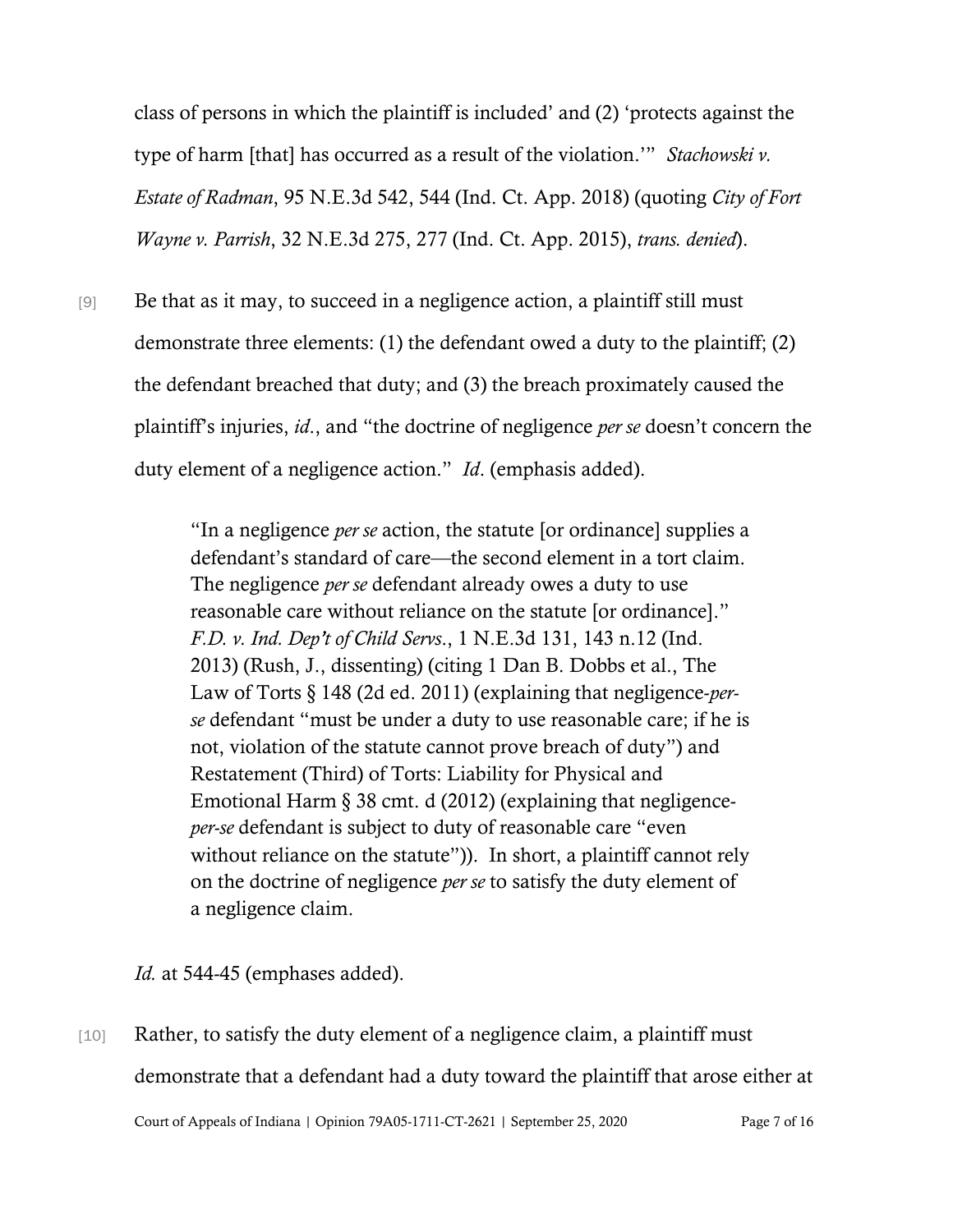common law or by statute. *Id*. at 543. If a defendant had an existing commonlaw duty of reasonable care, and if a plaintiff argues the defendant's violation of a statute or ordinance proves the breach of that existing common-law duty, then the plaintiff has been said to be raising a negligence-*per-se* claim. *Id*. If, instead, the defendant had no common law duty and the plaintiff asserts a statute or ordinance created duty enforceable by plaintiff against defendant, then the plaintiff is said to be raising a private-right-of-action claim.[1](#page-7-0) *Id*.

[11] As then-Chief Judge Vaidik noted in 2018, these two forms of tort claim are often confused, *id*., and we have little doubt why this confusion arises – a single term has evolved to have two distinct meanings within the same area of the law. "Negligence *per se*" means both: (1) "the unexcused violation of a statute or ordinance[,]" *Stachowski*, 95 N.E.3d at 544, which is a doctrine for proving breach; and (2) a type of tort claim in which (a) the defendant had a commonlaw duty of reasonable care toward the plaintiff, and (b) the violation of a

<span id="page-7-0"></span> $1$  "When a plaintiff claims that the violation of a statute or ordinance gives rise to civil liability even in the absence of a common-law duty, the issue should be framed as whether the statute or ordinance confers a 'private right of action'[.]" *Stachowski*, 95 N.E.3d at 545. For a plaintiff to have a private right of action to sue a defendant for alleged violation of a statute, the plaintiff must demonstrate the legislature that passed the statute "intended to establish not just a standard of conduct but a duty enforceable by tort law." *Id*. To determine whether the legislature intended to create a duty enforceable by private tort action, we look first to see if the statute creates "an express right of action." *Id*. Absent an express right provided in the statute, we consider: "(1) whether the statute or ordinance was designed to protect particular individuals or the public in general and (2) whether it includes an independent enforcement mechanism." *Id*.

A private party may not usually enforce rights under a statute designed to protect the public in general and which contains an enforcement provision. When a statute limits a thing to be done in a particular mode, it includes the negative of any other mode. Whether a statute creates a private right of action is a question of law for the court.

*Howard Regional Health System v. Gordon*, 952 N.E.2d 182, 187 (Ind. 2011) (internal citations and quotation omitted).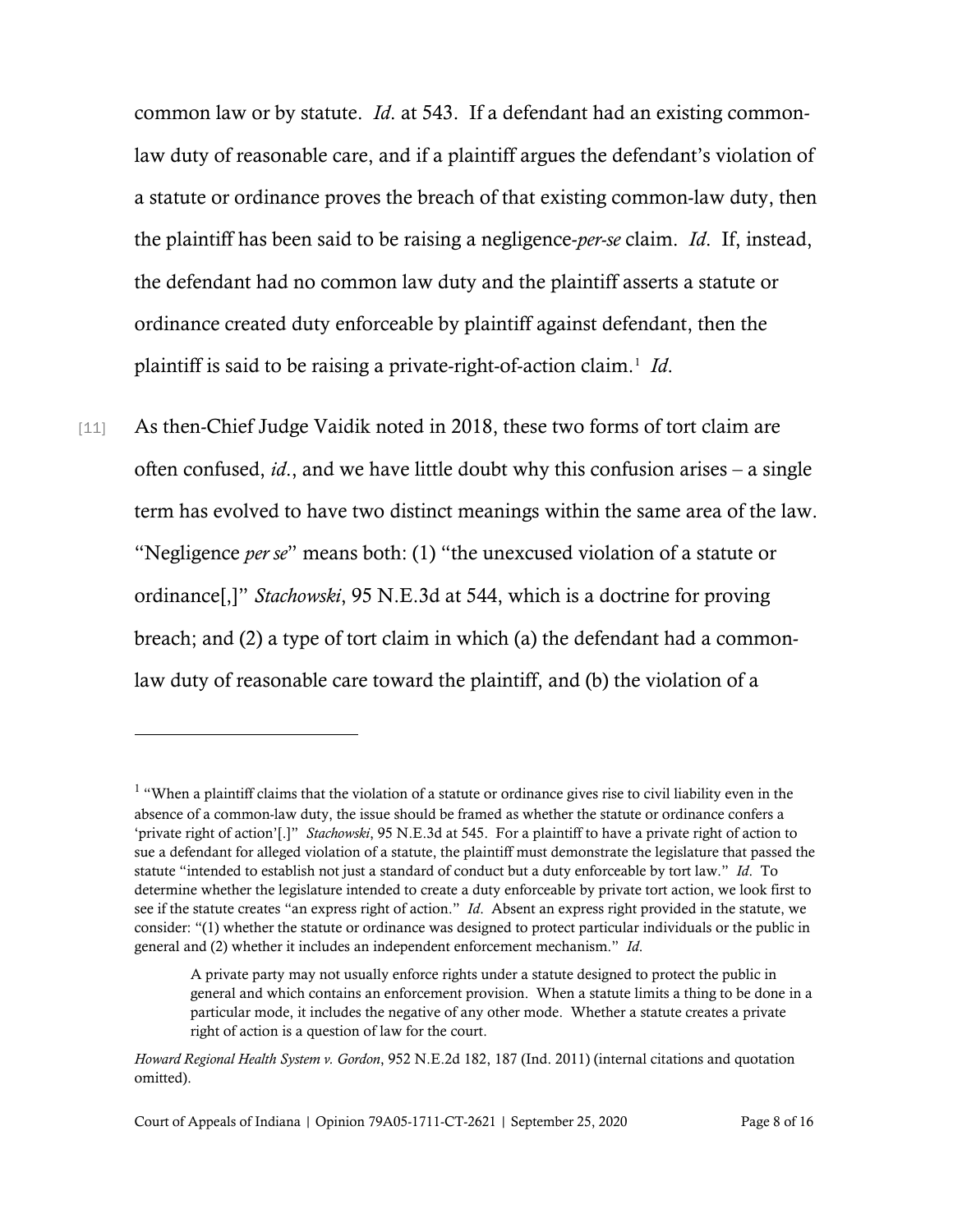statute or ordinance is asserted to demonstrate the defendant's failure to use the reasonable care required by the common-law duty. *Id*. at 544-45. Having these two distinct meanings of "negligence *per se*" would not be a problem were it not for the fact that "the unexcused violation of a statute or ordinance" would also demonstrate breach of a defendant's statutory duty in a private-right-of-action claim. Because negligence *per se* can demonstrate breach of both a common-law duty and a statutory duty, a tort action based on one of those origins of duty ought not be called a negligence-*per-se* claim.

[12] To eliminate confusion throughout the remainder of this opinion, we will use "negligence *per se*" only when referring to the doctrine of demonstrating breach of duty by evidence a defendant violated a statute. We will refer to the tort claims themselves as being either a "Statutory-Duty Claim" or a "Common-Law-Duty Claim." With this clarification in mind, we turn to the disagreements between the parties herein.

### Jury Instruction

[13] Instructing the jury is a matter assigned to the sound discretion of the trial court. *Burdick v. Romano*, 148 N.E.3d 335, 340 (Ind. Ct. App. 2020). We review the court's decision only for abuse of discretion. *Humphrey v. Tuck*, 132 N.E.3d 512, 515 (Ind. Ct. App. 2019). In this case, we also consider that the trial court was presented with these arguments again following trial, by way of the Gressers' motion to correct error and for a new trial, which the trial court denied. We review a denial of a motion for new trial presented by a Trial Rule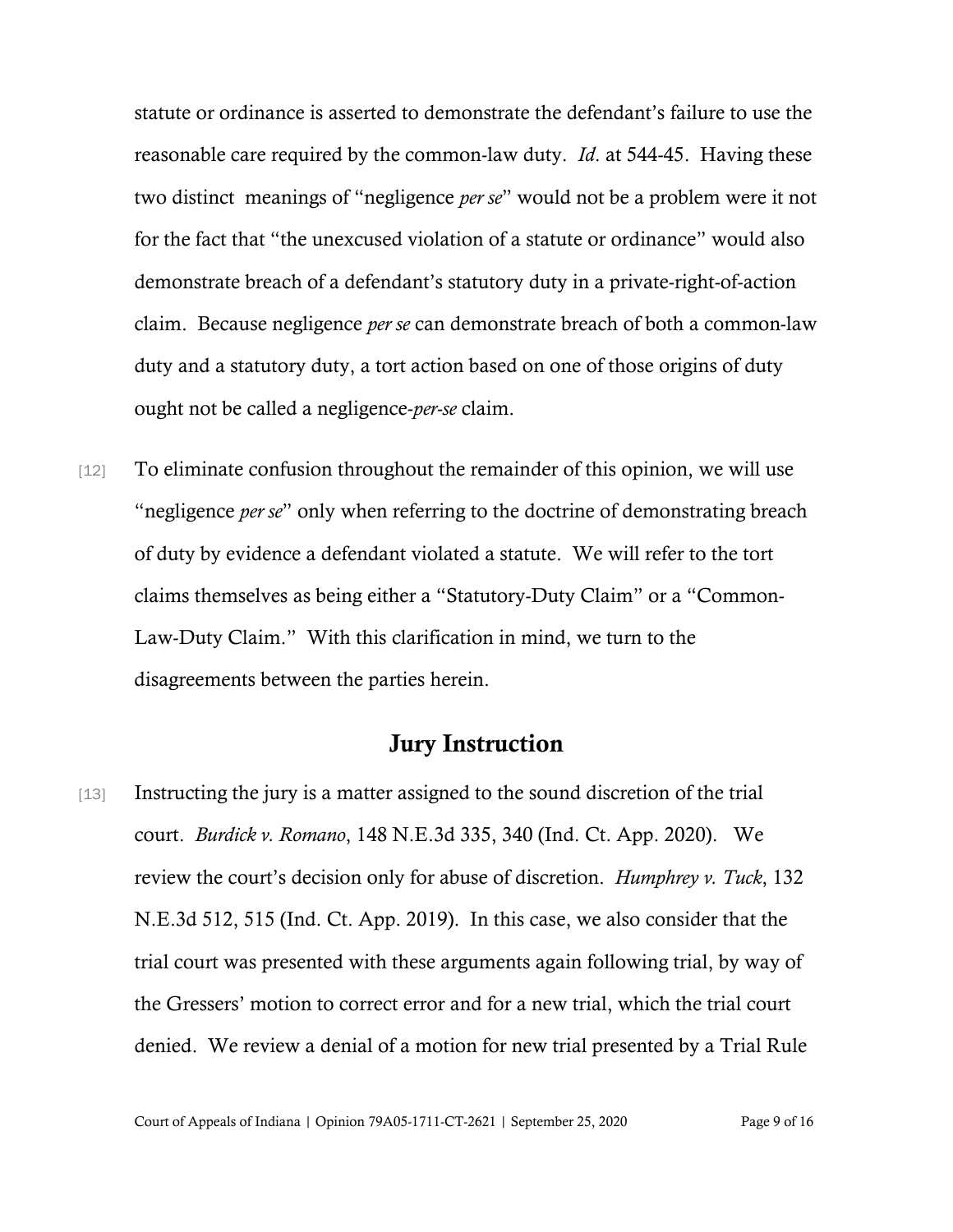59 motion to correct error for an abuse of discretion. *Otter Creek Trading Co., Inc. v. PCM Enviro PTY, LTD*, 60 N.E.3d 217, 226 (Ind. Ct. App. 2016), *reh'g denied*, *trans. denied*.

A trial court has abused its discretion only if its decision is clearly against the logic and effect of the facts and circumstances before the court or of the reasonable inferences therefrom. The trial court's decision comes to us cloaked in a presumption of correctness, and the appellant has the burden of proving that the trial court abused its discretion. In making our determination, we may neither reweigh the evidence nor judge the credibility of witnesses. Instead, we look at the record to determine if: "(a) the trial court abused its judicial discretion; (b) a flagrant injustice has been done to the appellant; or (c) a very strong case for relief from the trial court's order has been made by the appellant.

*Id*. (quoting *Volunteers of Am. v. Premier Auto Acceptance Corp.*, 755 N.E.2d 656, 658 (Ind. Ct. App. 2001)).

[14] When we review a trial court's refusal of a tendered instruction, we consider: 1) whether the tendered instruction is a correct statement of the law; 2) whether there is evidence in the record to support the instruction; and 3) whether the substance of the instruction is covered by other instructions given by the court. *Id*. Jury instructions are intended to inform the jury of the law applicable to the facts without misleading the jury and to enable the jury to comprehend the case clearly and arrive at a just, fair and correct verdict. *Centennial Mortgage, Inc. v. Blumenfeld,* 745 N.E.2d 268, 278 (Ind. Ct. App. 2001). Accordingly, a trial court properly rejects an instruction that would "mislead or confuse the jury." *Burdick*, 148 N.E.3d at 340.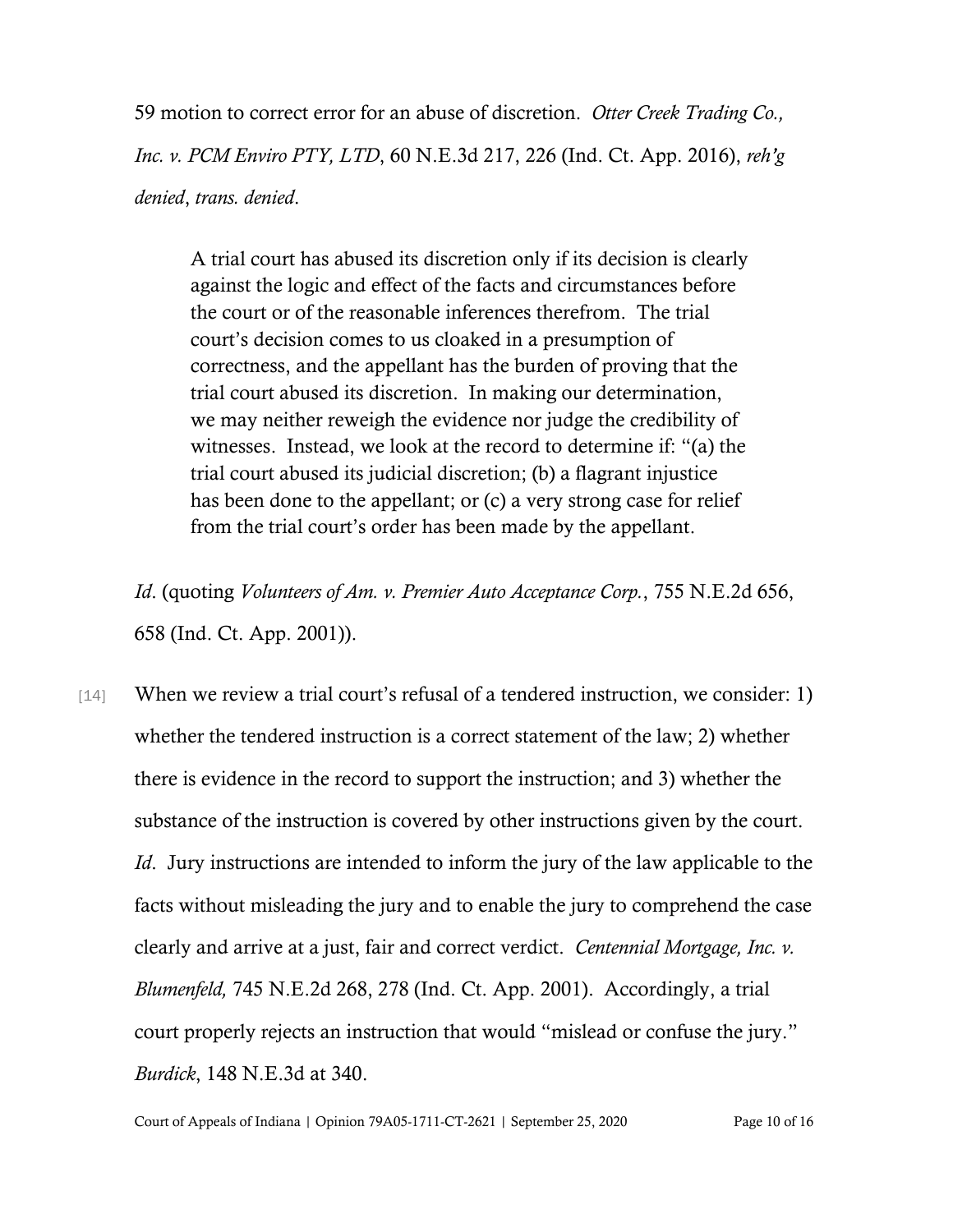- [15] The Gressers argue on appeal that the trial court erred by not giving at least one of their two proposed jury instructions, which were based on a federal statute and an Indiana statute. At the end of trial, however, as counsel argued about proposed final jury instructions, counsel for the Gressers repeatedly indicated she was arguing for an instruction that stated the Indiana statute "instead" of the federal law. (Tr. Vol. 18 at 134.) (*See also id*. at 174 (Gressers' counsel says, "Plaintiffs have asked instead for our proposed final instruction No. 2 that was filed this morning, which is just the Indiana code instead of using the federal code.").) Because the Gressers only argued for the Indiana Code instruction, we will review only the trial court's refusal to give that instruction. *See Swan Lake Holdings, LLC v. Hiles*, 888 N.E.2d 265, 272-73 (Ind. Ct. App. 2008) (holding jury instruction error waived because objection raised on appeal was different from objection raised at trial).
- [16] The Gressers tendered the following proposed jury instruction based on state law:

When the events in this case happened, Indiana Code Section 15- 3-3.6-14 provided in part as follows:

It is a violation for a pest control company to do the following:

1) Recommend, use or supervise the use of any registered pesticide in a manner inconsistent with its labeling approved by the United States Environmental Protection Agency or Indiana State registration for that pesticide; or

Court of Appeals of Indiana | Opinion 79A05-1711-CT-2621 | September 25, 2020 Page 11 of 16 2) Operate in a careless or negligent manner; or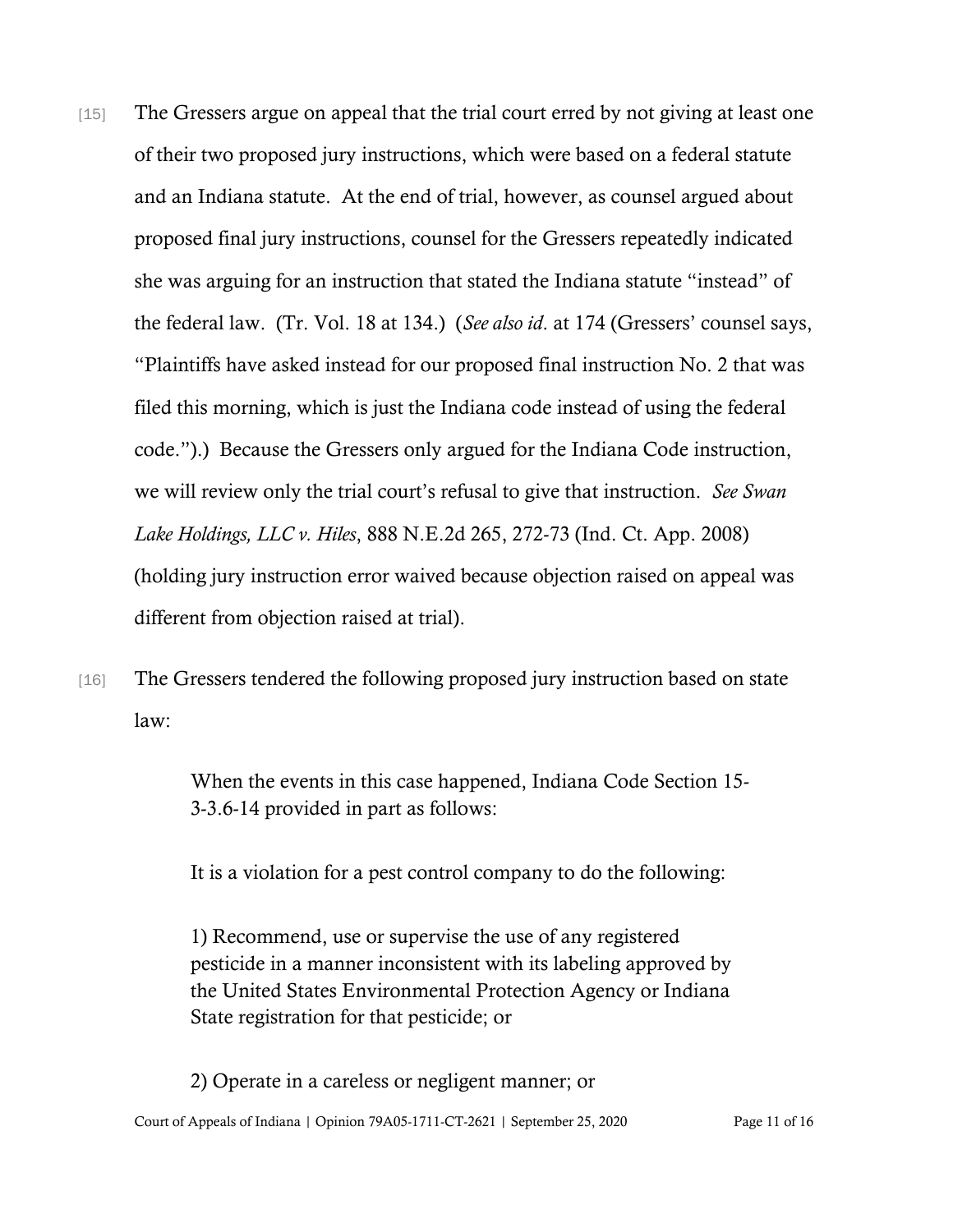3) Use a restricted pesticide without having a licensed applicator or a licensed certified operator in direct supervision.

If you decide from the greater weight of the evidence that a company violated Indiana Code Section 15-3-3.6-14, then you must decide that the person and/or company was negligent.

Compliance with the statute, however, does not prevent a finding of negligence where a reasonable company would take additional precautions.

(Appellant's App. Vol. II at  $79.$ )<sup>[2](#page-11-0)</sup>

### *(1) Whether the Instruction Correctly States the Law*

[17] When the Gressers requested Indiana's statutory language be presented to the jury as a final instruction, Reliable objected because the Gressers "did not plead a negligent *per se* count [and] to put a negligence per se instruction in without pleading a statutory count, it's not – it's not consistent with the law."<sup>[3](#page-11-1)</sup> (Tr. at

<span id="page-11-0"></span><sup>&</sup>lt;sup>2</sup> The Gressers note their proposed instruction was based on Indiana Model Civil Jury Instruction 327, which states:

When the events in this case happened, [Indiana Code § \_\_\_\_\_\_\_\_\_\_ ][*ordinance number and name*] provided [in part] as follows: [*here set out applicable portions of statute or ordinance*].

If you decide from the greater weight of the evidence that a person violated [Indiana Code § \_\_\_\_\_\_\_\_\_\_ ][*ordinance number and name*], and that the violation was not excused, then you must decide that person was negligent.

<sup>327</sup> Violation of Statutory Duty as Fault or Negligence, Ind. Model Civ. Jury Inst. 327.

<span id="page-11-1"></span> $3$  Despite the fact that the Gressers had not pled a "statutory count" Reliable did not object when the Gressers' presented evidence about the statute's requirements and about Reliable's acts in violation of the statute because, as trial counsel explained, "I don't move to strike people's evidence because they didn't plead it." (Tr. at 177.) However, the failure to object to evidence that does not conform to the pleadings implies consent to try the issues as raised by that evidence, even if the issues were not raised in the pleadings. *See* Ind. Trial Rule 15(B) ("When issue not raised by the pleadings are tried by express or implied consent of the parties, they shall be treated in all respects as if they had been raised in the pleadings."). *And see United*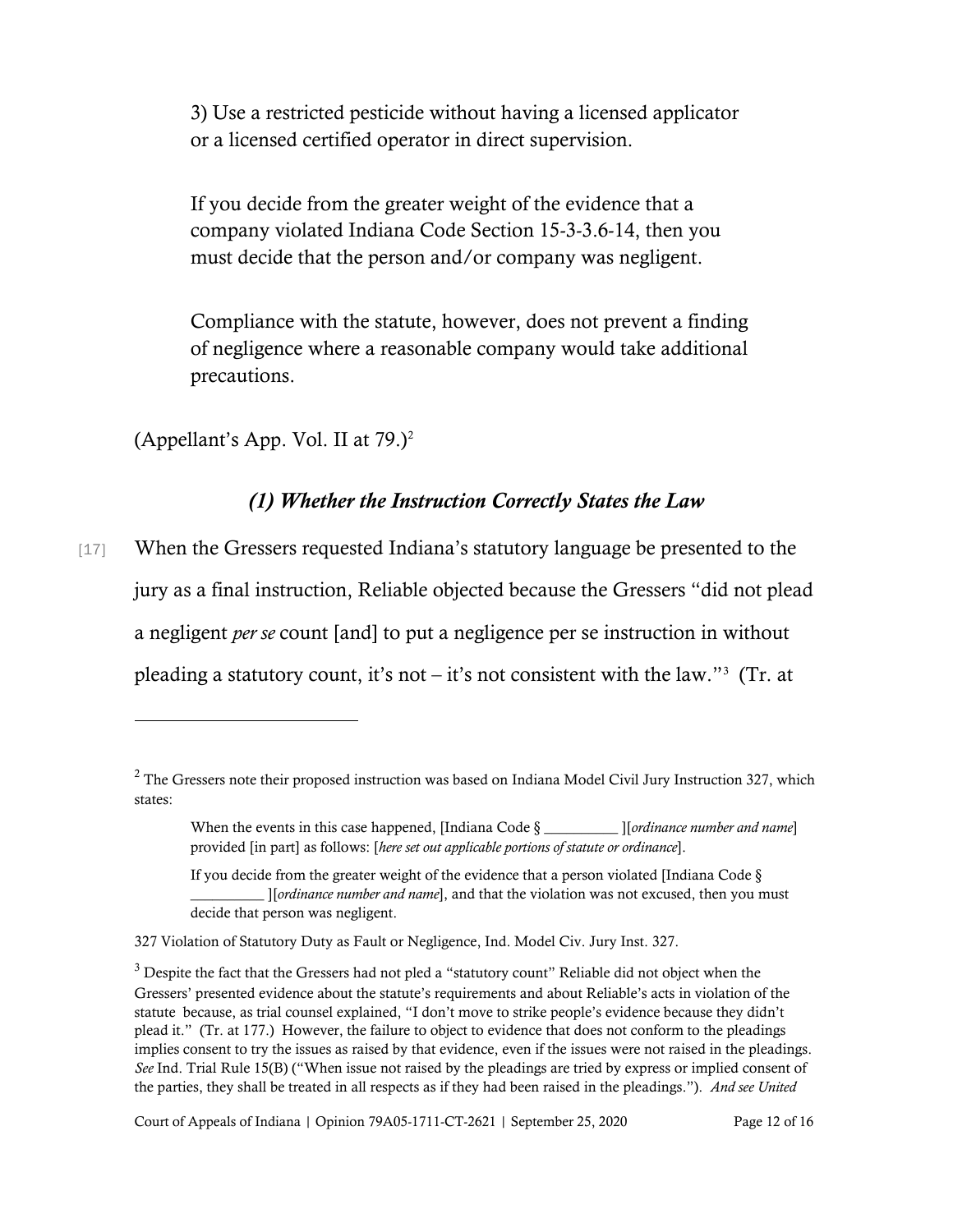179.) As we explained above in the preliminary discussion of negligence *per se*, Reliable's argument is incorrect as a matter of law. Negligence *per se* can be asserted to prove that a defendant violated a common law duty of reasonable care. *See*, *e.g.*, *Cook v. Whitsell-Sherman*, 796 N.E.2d 271, 275 (Ind. 2003) (court held dog owner had common-law duty of reasonable care to prevent animal from injuring others and Indiana Code section 15-5-12-1 imposed definition of reasonable care when victim of bite was postal carrier). Thus, the Gressers did not need to assert a Statutory-Duty Claim – and undertake the additional burden of demonstrating the statute provided a private right of action, *see*, *e.g*., *Brown v. City of Valparaiso*, 67 N.E.3d 652 (Ind. Ct. App. 2016), *trans. denied* – in order to assert Reliable committed negligence *per se* that proved breach of the common law duty.

[18] Reliable also argues the instruction is incorrect as a matter of law because the instruction does not contain any mention of proximate cause or responsible cause. In response, the Gressers note the instruction about proximate cause or responsible cause is a separate pattern jury instruction that the trial court was already planning to give as a final instruction. (See Appellants' App. Vol. 2 at 205 (final instruction 7, which provides three elements of tort claim); and at 210 (final instruction 12, which provides a definition of "responsible cause").) We

*Leaseshares, Inc. v. Citizens Bank & Trust Co*., 470 N.E.2d 1383, 1390-91 (Ind. Ct. App. 1984) (based on evidence presented without objection, issue tried by consent), and *Homemakers Fin. Serv., Inc. v. Ellsworth*, 177 Ind. App. 640, 642, 380 N.E.2d 1285, 1287 (1978) ("the issue was properly before the court by the failure of Homemakers to object to evidence in relation thereto"), *reh'g denied*. Accordingly, we evaluate the Gressers' claims as if they pled that defendants breached their common-law duty by committing statutory violations.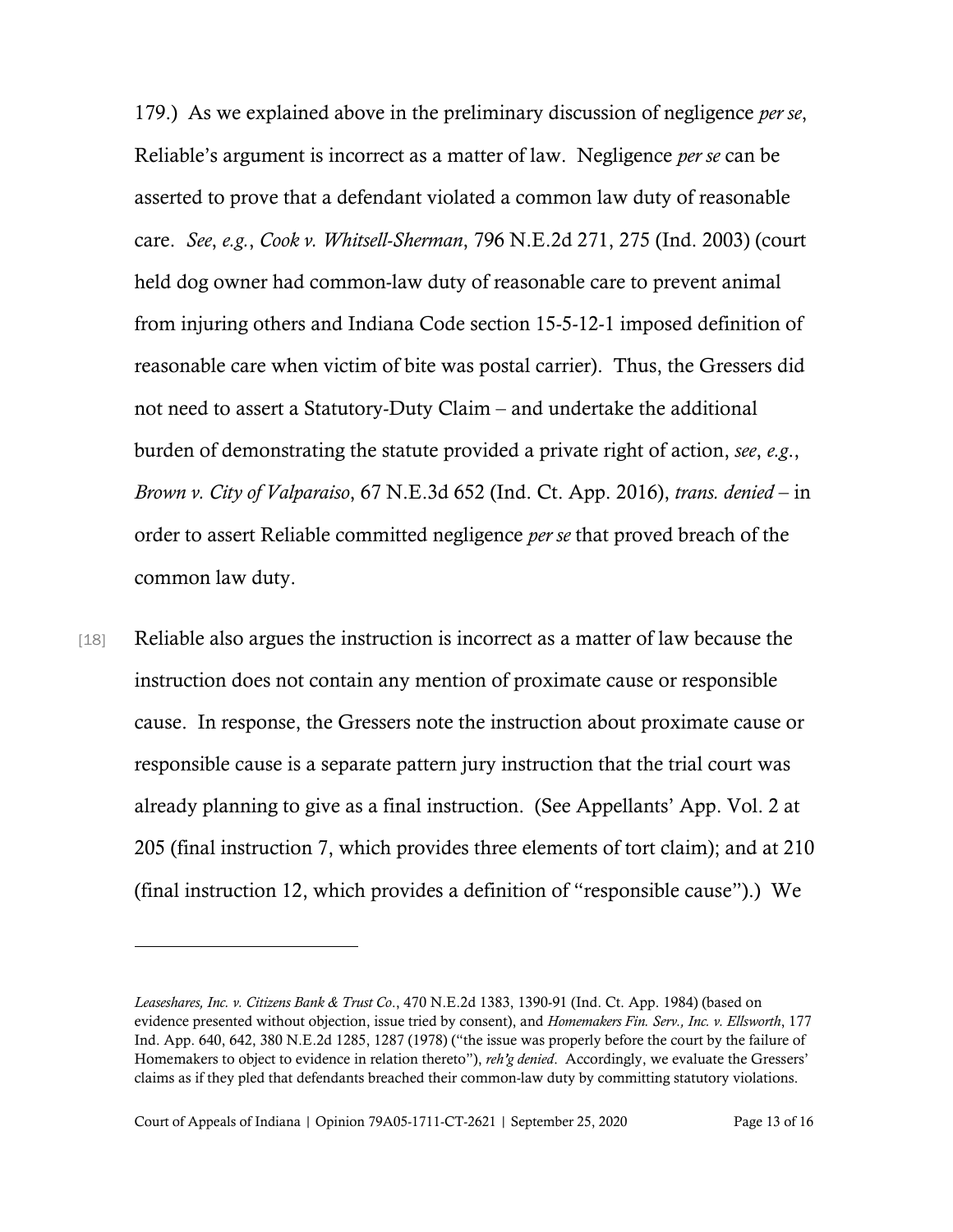agree with the Gressers that the element of responsible cause did not need to be included in its proposed instructions for the proposed instruction to be a correct statement of law.

- [19] Next, Reliable argues the trial court properly denied the proposed instruction because the instruction was incomplete and would mislead the jury. Reliable argued the jury could not understand and properly apply the requested statutory language instruction unless it was also given instructions that included the Dursban label, (Appellants' App. Vol. 2 at 117-125), which counsel described as a "long, complicated, convoluted label," (Tr. Vol. 18 at 181), and the Indiana Administrative Code section that explained that "direct supervision" did not mean the supervisor had to be at the treatment location overseeing the application. (*See id*. at 178 ("the code describes what direct supervision is"); *and see id*. at 179 ("if the Court overrules my objection, I'm going to ask that we put in the administrative code, which explains some of the language [in] what they gave today").)
- [20] In a related vein, Reliable argued that giving Indiana Code section 15-3-3.6-14 in the format of pattern jury instruction, *see supra* n.3, is not as straight-forward as application of other statutory duties, such as those related to driving. As Reliable asserted at trial, instructing the jury that a chemical must be applied consistently with the label is "not an absolute clear duty. That's not like you can't run a red light. [I]t does not give the jury a clear absolute standard they have to look at." (Tr. Vol. 18 at 183.)

Court of Appeals of Indiana | Opinion 79A05-1711-CT-2621 | September 25, 2020 Page 14 of 16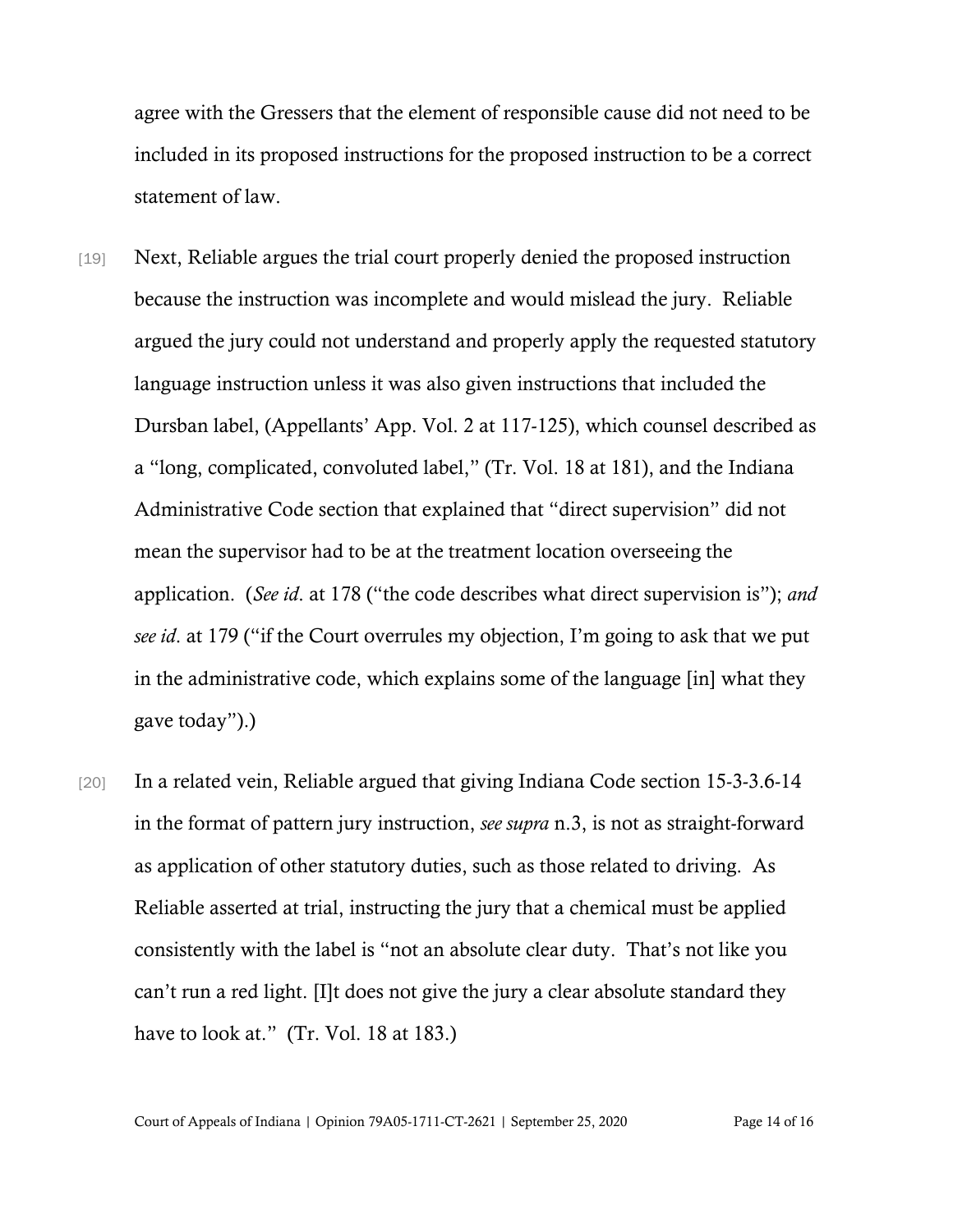[21] If an instruction accurately reflects a statute, the trial court still does not err by declining to give the instruction if it is not correct as to the particular case. *See Lee v. Hamilton*, 841 N.E.2d 223, 230 (Ind. Ct. App. 2006) (trial court did not err by declining to give instruction even though instruction was an accurate reproduction of the statute). We agree with Reliable that the tendered instruction based on the statute would have required additional clarification instructions and that it may have confused the jury in its proposed form.<sup>4</sup> "The purpose of a jury instruction is to inform the jury of the law applicable to the facts without misleading the jury and to enable it to comprehend the case clearly and arrive at a just, fair, and correct verdict." *Dill v. State*, 741 N.E.2d 1230, 1232 (Ind. 2001). Therefore, we find no abuse of discretion in the trial court's denial of the proposed instruction or in its denial of the motion for a new trial. *See*, *e.g.*, *Wallace v. Rosen*, 765 N.E.2d 192, 198 (Ind. Ct. App. 2002) (instruction properly rejected where it risked confusing and misleading the jury).

## Conclusion

[22] The trial court did not abuse its discretion in denying the Gressers' motion for a new trial based on their Trial Rule 59 motion to correct error regarding jury

<span id="page-14-0"></span> $4$  Our conclusion that proposed jury instruction would have been likely to confuse rather than clarify the issues means that we need not reach the questions of whether the evidence supported the giving of the instruction and whether the substance of the proposed instruction was covered by the other instructions. *See*, *e.g*., *Barnard v. Himes*, 719 N.E.2d 862, 869 (Ind. Ct. App. 1999) (where instruction not supported by evidence, other two elements need not be analyzed), *trans. denied*.